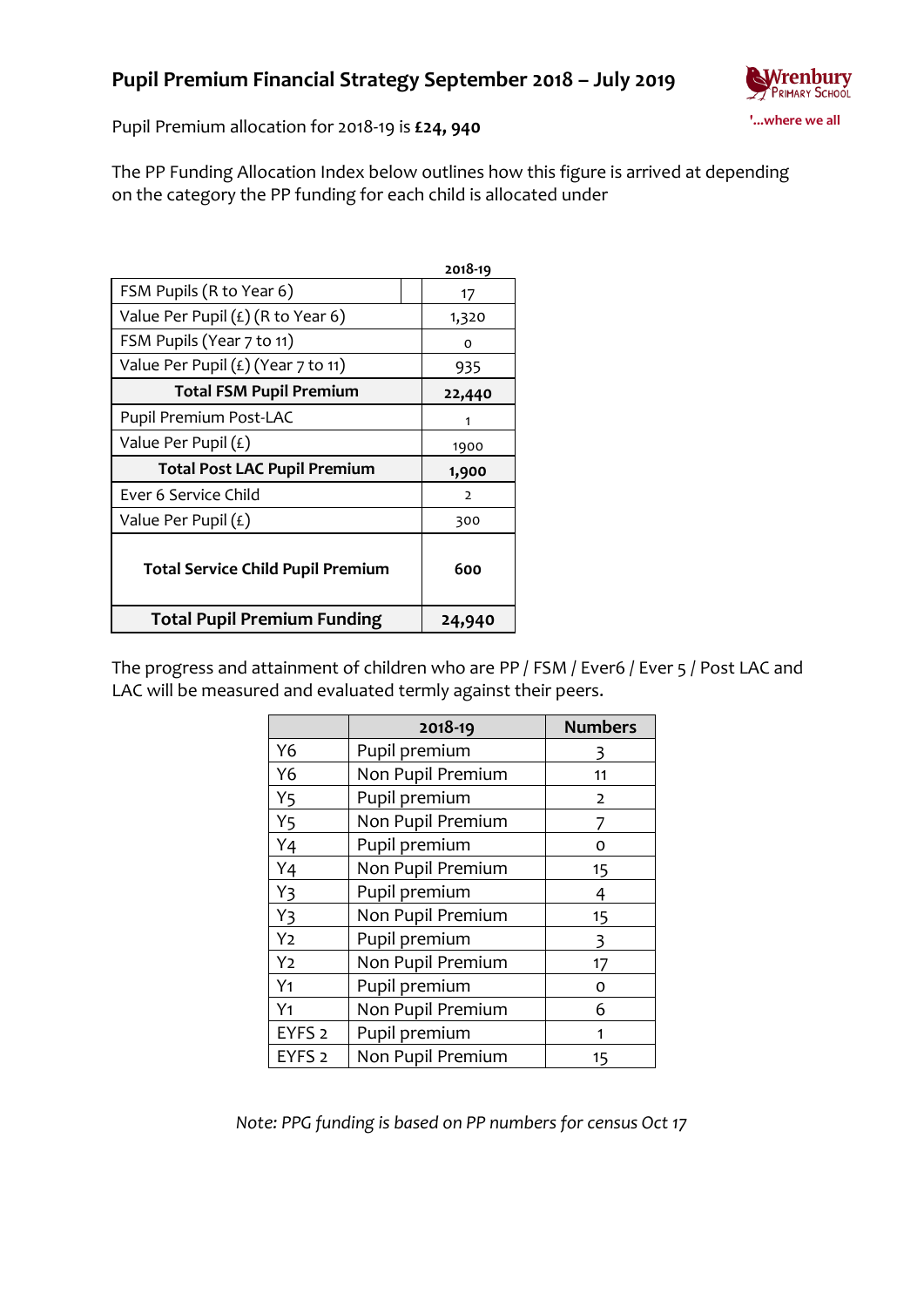## **A statement as to the school's strategy in respect of the pupil premium allocation for the current academic year 2018-19**

Pupil Premium is additional funding given to schools to address the current underlying inequalities between children eligible for free school meals (FSM) and their peers by ensuring that funding to tackle disadvantage reaches the pupils who need it most. The pupil premium is allocated to schools to work with pupils who have been registered for free school meals at any point in the last six years.

Schools also receive funding for children who have been looked after continuously for more than six months, and children of service personnel.

The Government believes that it is for schools to decide how the Pupil Premium Grant (PPG), allocated per eligible pupil, is spent, since they are best placed to assess what additional provision should be made for the individual pupils within their responsibility. Schools are required to publish online information about how they have used the Premium. This is to ensure that parents and others are made fully aware of the attainment of pupils covered by the Premium.

#### **'Diminishing the differences' gap**

At Wrenbury, we have high aspiration and ambition for all pupils, regardless of their background. Our vision is that we 'aspire for all to have high expectations, the desire to succeed and the opportunity to achieve their full potential because we all matter.' We offer equality of opportunity.

We have high expectations for all of our pupils, and believe that with good teaching and a lot of love and care, every child can fulfil their potential. Some interventions are adopted on a whole school basis and are not restricted to FSM registered pupils only. A number of these key strategies are resourced from the schools' main budget, including smaller class sizes, educational support staff and an intervention programme.

The use of targeted support is also important. Children who start with low attainment on entry will need to make accelerated progress in order to reach at least age-related expectations. It is also important that low attaining pupils grow in confidence and independence. Therefore, quality social and emotional experiences in and outside school can also have a significant impact. It must also be remembered that there can be children who, whilst being eligible for FSM and Pupil Premium, are not low attaining but may not be maximising their full potential. We must therefore never confuse eligibility for the Pupil Premium with low ability. We must focus on supporting all disadvantaged children to achieve the highest levels.

As an inclusive school, Wrenbury Primary School strongly believes that no pupil should be disadvantaged as a result of background and ensures that resources and support are also provided for children who may not necessarily be eligible for free school meals or looked after, but who have been identified by the school as being at an educational disadvantage compared to their peers. This support is funded out of the School's main budget. Programmes involving children who are eligible for the grant as well as those who are not are often part-funded by Pupil Premium, proportional to the children they benefit.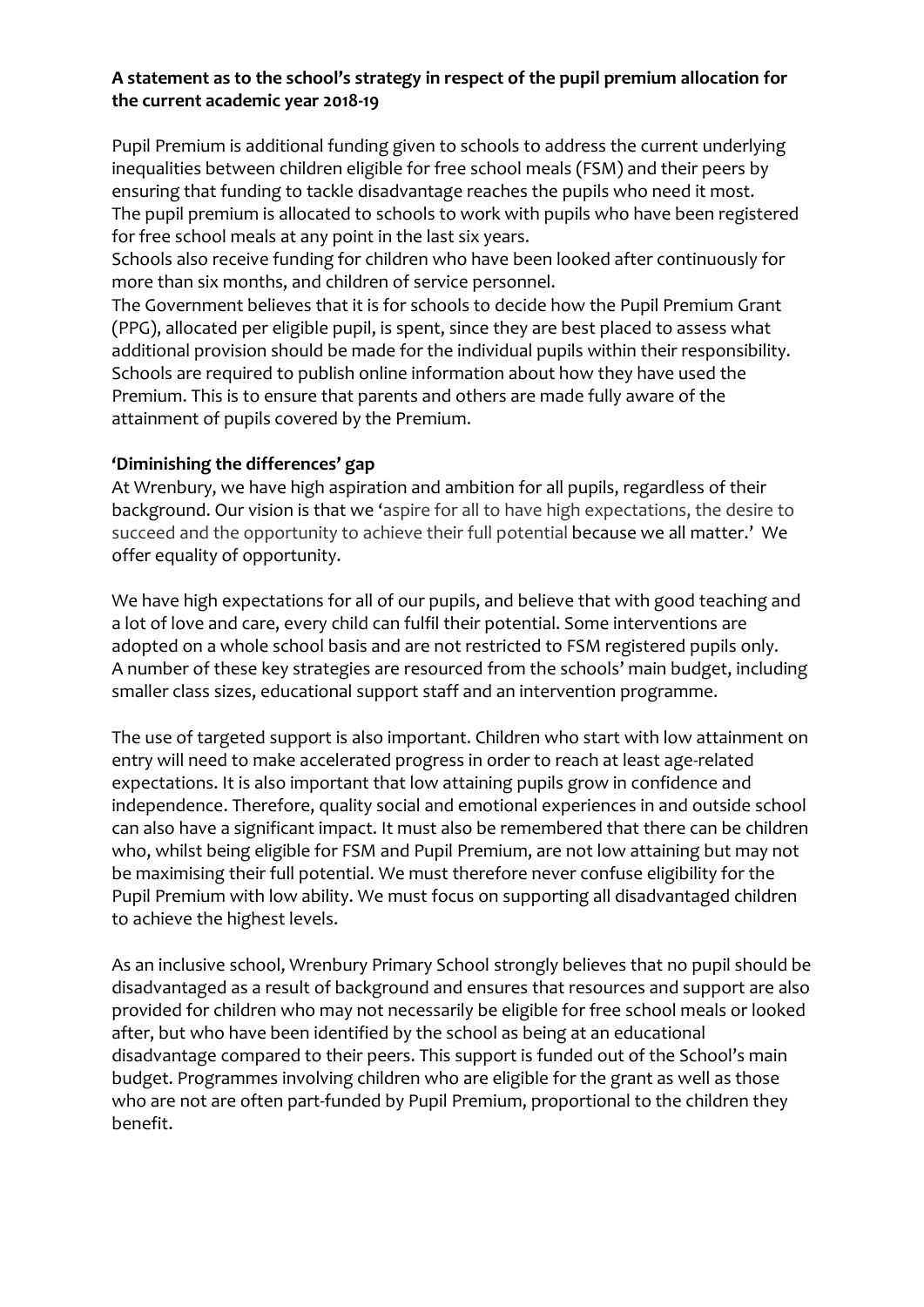### **Principles**

- We ensure that the teaching and learning opportunities meet the needs of all the pupils.
- We ensure that appropriate provision is made for pupils who belong to vulnerable groups, this includes ensuring that the needs of socially disadvantaged pupils are adequately assessed and addressed.
- In making the provision for socially disadvantaged pupils, we recognise that not all pupils who receive free school meals will be socially disadvantaged.
- We also recognise that not all pupils who are socially disadvantaged are registered or qualify for a free school meal. We reserve the right to allocate the pupil premium funding to support any pupil or groups of pupils the school has legitimately identified as being socially disadvantaged.
- Pupil premium funding will be allocated following a needs analysis which will identify priority classes, groups or individuals. Limited funding and resources mean that not all children receiving free school meals will be in receipt of pupil premium interventions at one time.

## **A summary of the main barriers to educational achievement faced by eligible pupils of the school**

- Social deprivation factors
- Pupils who have suffered early trauma and experience on-going attachment issues - this includes pupils with emotional and developmental delay
- Delays in social/emotional/behavioural development
- Cognitive delay
- Medical conditions which can impact on attendance and thus learning

## **The school spends the pupil premium** allocation **on:**

- Providing small group/individual or bespoke interventions/support with an experienced teacher or TA. Teaching in smaller groups with a qualified teacher
- Booster clubs with Teachers
- Discretionary payments for educational visits including residential visits
- Discretionary payments for extra-curricular clubs
- Training and support from professionals
- Purchasing particular resources
- Well-being lunch clubs for all children YR-6 in small groups with teacher / TA and/or head-teacher support 1:1 for individual well-being
- Social and Emotional Mental Health (SEMH) interventions
- The majority of funding included with SEN budget is spent on employing additional staff which include:

TA hours for teaching small sized groups and therefore children receive more focused & differentiated teaching, years R to 6.

All our work through Pupil Premium Grant Funding will be aimed at breaking down barriers to learning that have been identified in order to move children towards age related expectations. This will initially be in Maths, English and communication. Pupil Premium resources will also be used to improve outcomes for the more able disadvantaged pupils in order to diminish the difference against outcomes nationally.